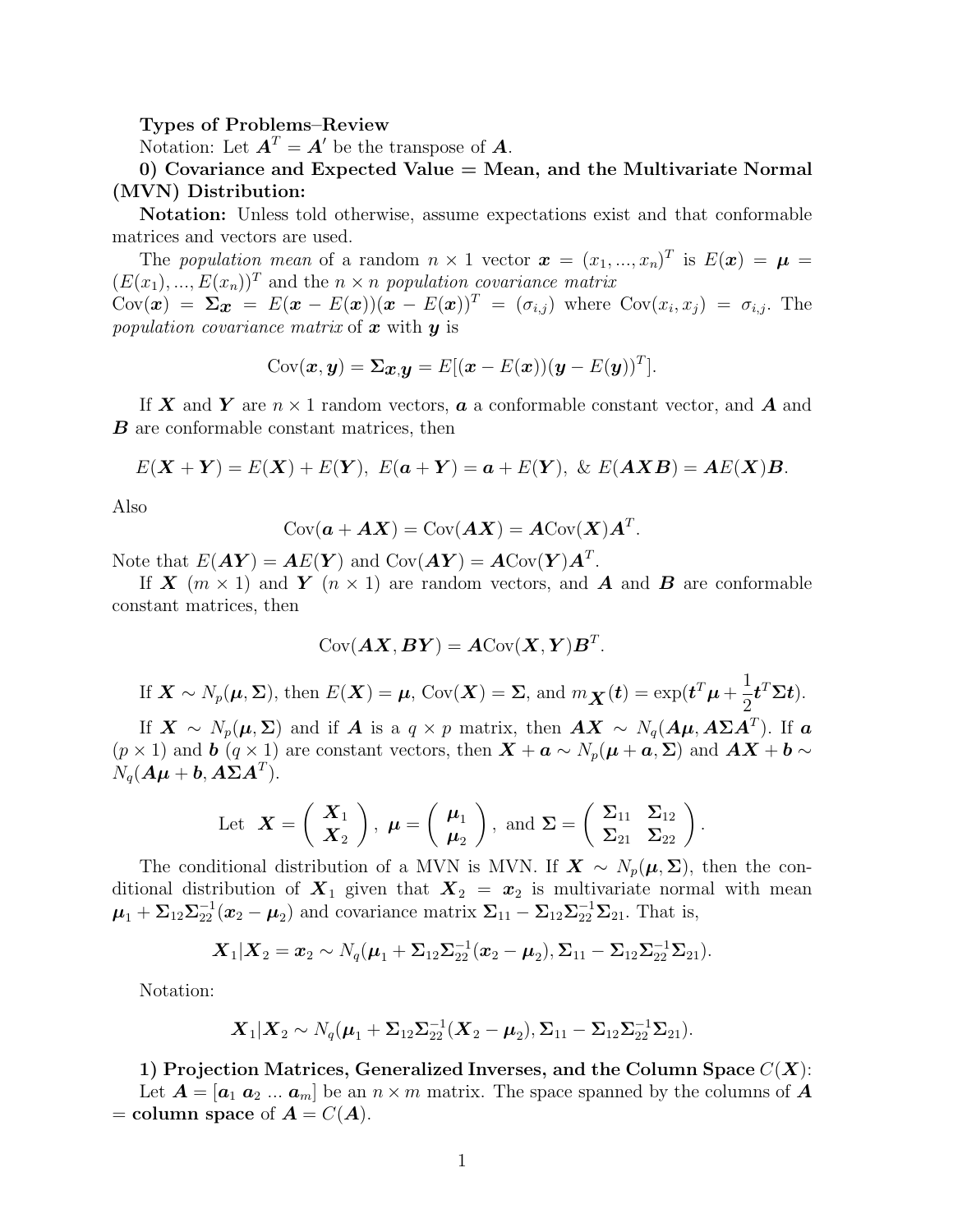Let  $\boldsymbol{X} = [\boldsymbol{v}_1 \ \boldsymbol{v}_2 \ ... \ \boldsymbol{v}_p]$  be an  $n \times p$  matrix. Then

 $C(\boldsymbol{X}) = \{ \boldsymbol{y} \in \mathbb{R}^n : \boldsymbol{y} = \boldsymbol{X}\boldsymbol{\beta} \text{ for some } \boldsymbol{\beta} \in \mathbb{R}^p \}.$ 

One way to show  $C(A) = C(B)$  is to show that i)  $Ax = By \in C(B)$  and ii)  $By = Ax \in C(A).$ 

The *null space* of  $A = N(A) = \{x : Ax = 0\}$  = kernel of A. The subspace  $V^{\perp} = {\{ \boldsymbol{y} \in \mathbb{R}^k : \boldsymbol{y} \perp V \}}$  is the *orthogonal complement of V*.

 $N(\tilde{\bm{A}}^T) = [C(\tilde{\bm{A}})]^{\perp}, \text{ so } N(\bm{A}) = [C(\bm{A}^T)]^{\perp}.$ 

A generalized inverse of an  $m \times n$  matrix **A** is any  $n \times m$  matrix **A**<sup>-</sup> satisfying  $AA^{-}A = A$ . Other names are conditional inverse, pseudo inverse, g-inverse, and pinverse. Usually a generalized inverse is not unique, but if  $A^{-1}$  exists, then  $A^{-} = A^{-1}$ is unique. Notation:  $G := A^-$  means G is a generalized inverse of A.

Let V be a subspace of  $\mathbb{R}^k$ . Then every  $y \in \mathbb{R}^k$  can be expressed uniquely as  $y = w + z$ where  $\mathbf{w} \in V$  and  $\mathbf{z} \in V^{\perp}$ .

Let  $\mathbf{X} = [\mathbf{v}_1 \ \mathbf{v}_2 \ ... \ \mathbf{v}_p]$  be  $n \times p$ , and let  $V = C(\mathbf{X}) = \text{span}(\mathbf{v}_1, ..., \mathbf{v}_p)$ . Then the  $n \times n$ matrix  $P_V = P_X$  is a projection matrix on  $C(X)$  if  $P_X$   $y = w \forall y \in \mathbb{R}^n$ . (Here  $y = w + z = wy + zy$ , so w depends on y.)

Projection Matrix Theorem: a)  $P_X$  is unique.

b)  $P_X = X(X^T X)^{-1} X^T$  where  $(X^T X)^{-1}$  is any generalized inverse of  $X^T X$ .

c)  $\vec{A}$  is a projection matrix on  $C(\vec{A})$  iff  $\vec{A}$  is symmetric and idempotent. Hence  $\vec{P}_X$  is a projection matrix on  $C(P_X) = C(X)$ .

d)  $I_n - P_X$  is the projection matrix on  $[C(X)]^{\perp}$ . e)  $A = P_X$  iff i)  $y \in C(X)$  implies  $Ay = y$  and ii)  $y \perp C(X)$  implies  $Ay = 0$ . f)  $P_X X = X$ , and  $P_X W = W$  if each column of  $W \in C(X)$ . g)  $P_X v_i = v_i$ . h) If  $C(\mathbf{X}_R)$  is a subspace of  $C(\mathbf{X})$ , then  $\mathbf{P}_{\mathbf{X}} \mathbf{P}_{\mathbf{X}_R} = \mathbf{P}_{\mathbf{X}_R} \mathbf{P}_{\mathbf{X}} = \mathbf{P}_{\mathbf{X}_R}$ . i)  $rank(\boldsymbol{P}_{\boldsymbol{X}}) = tr(\boldsymbol{P}_{\boldsymbol{X}}) = rank(\boldsymbol{X}).$ 

Note that  $P$  is a projection matrix iff  $P$  is symmetric and idempotent. Partition  $X$ as  $X = [X_1 \ X_2]$ , let P be the projection matrix for  $\mathcal{C}(X)$  and let  $P_1$  be the projection matrix for  $\mathcal{C}(\boldsymbol{X}_1)$ . Since  $\mathcal{C}(\boldsymbol{P}_1) = \mathcal{C}(\boldsymbol{X}_1) \subseteq \mathcal{C}(\boldsymbol{X})$ ,  $\boldsymbol{P}\boldsymbol{P}_1 = \boldsymbol{P}_1$ . Hence  $\boldsymbol{P}_1\boldsymbol{P} = (\boldsymbol{P}\boldsymbol{P}_1)' =$  $P'_{1} = P_{1}.$ 

**1a):** Given small **X**, be able to find the projection matrix **P** for  $C(X)$ .

**1b):** Given small **X**, be able to find rank(**X**), a basis for  $C(X)$ , and  $[C(X)]^{\perp} =$ nullspace of  $X^T$ .

**1c):** Be able to show that  $G := A^{-}$ .

2) Quadratic Forms  $Y'AY$  and terms like  $AY$ :

The matrix A in a quadratic form  $x^T A x$  is symmetric. A is positive definite  $(A > 0)$  if  $x^T A x > 0 \forall x \neq 0$ . A is positive semidefinite  $(A \ge 0)$  if  $x^T A x \ge 0 \forall x$ .

Let **A** be symmetric. If  $A \geq 0$  then the eigenvalues of **A** are real and nonnegative. If  $\mathbf{A} \geq 0$ , let  $\lambda_1 \geq \lambda_2 \geq \cdots \geq \lambda_n \geq 0$ . If  $\mathbf{A} > 0$ , then  $\lambda_n > 0$ .

Theorem 2.5 (Seber and Lee Th. 1.5) expected value of a quadratic form: Let X be a random vector with  $E(X) = \mu$  and  $Cov(X) = \Sigma$ . Then

$$
E(\mathbf{X}^T \mathbf{A} \mathbf{X}) = tr(\mathbf{A} \Sigma) + [E(\mathbf{X})]^T \mathbf{A} E(\mathbf{X}) = tr(\mathbf{A} \Sigma) + \boldsymbol{\mu}^T \mathbf{A} \boldsymbol{\mu}.
$$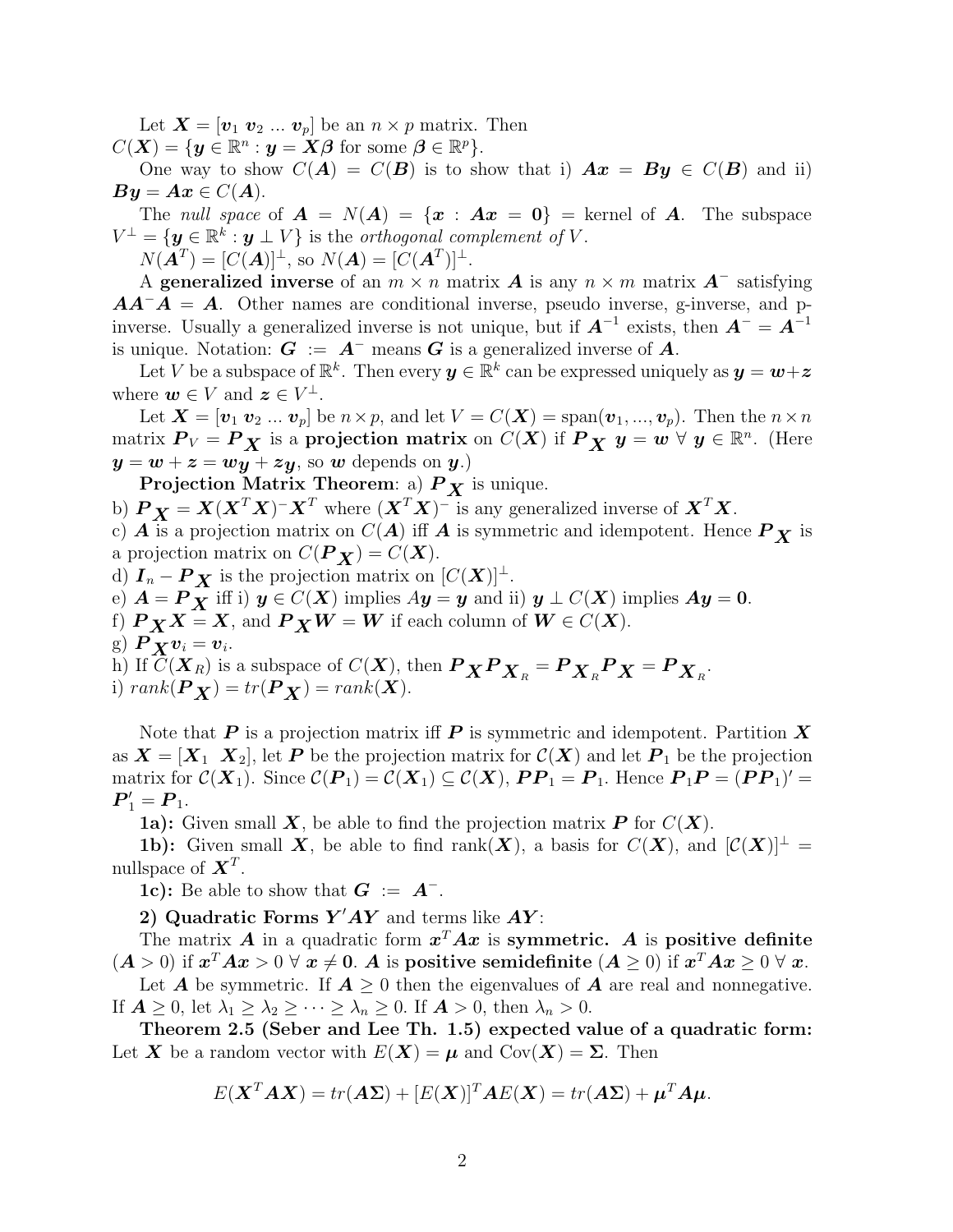**Theorems 2.6 and 2.7:** If  $AY \perp \!\!\!\perp BY$ , then  $f(AY) \perp\!\!\!\perp g(BY)$  where f and g are functions (such that  $f(AY)$  only depends on A and  $AY$  and  $g(BY)$  only depends on **B** and **BY**). Note that  $\mathbf{Y}'\mathbf{A}\mathbf{Y} = \mathbf{Y}'\mathbf{A}'\mathbf{A}^{-}\mathbf{A}\mathbf{Y} = f(\mathbf{A}\mathbf{Y})$  (for a quadratic form **A** is symmetric),  $\mathbf{Y}'(\mathbf{I} - \mathbf{P})\mathbf{Y} = ||(\mathbf{I} - \mathbf{P})\mathbf{Y}||^2$ , and  $\mathbf{Y}'\mathbf{P}\mathbf{Y} = ||\mathbf{P}\mathbf{Y}||^2$  where the squared Euclidean norm  $||Z||^2 = Z'Z$ .

Theorem 2.8. Let  $Y \sim N_n(\mu, \Sigma)$ . a) Let  $u = AY$  and  $w = BY$ . Then  $AY \perp BY$ iff Cov $(\bm u,\bm w)=\bm A\bm\Sigma\bm B^T=\bm 0$  iff  $\bm B\bm\Sigma\bm A^T=\bm 0.$  Note that if  $\bm\Sigma=\sigma^2\bm I_n,$  then  $\bm A\bm Y\bm\perp\bm B\bm Y$  if  $\boldsymbol{A}\boldsymbol{B}^T=\boldsymbol{0}$  if  $\boldsymbol{B}\boldsymbol{A}^T=\boldsymbol{0}$ .

b) If **A** is a symmetric  $n \times n$  matrix, and **B** is an  $m \times n$  matix, then  $\boldsymbol{Y}^T \boldsymbol{A} \boldsymbol{Y} \perp \boldsymbol{B} \boldsymbol{Y}$ iff  $\boldsymbol{A}\boldsymbol{\Sigma}\boldsymbol{B}^T=\boldsymbol{0}$  iff  $\boldsymbol{B}\boldsymbol{\Sigma}\boldsymbol{A}=\boldsymbol{0}$ .

Craig's Theorem: Let  $Y \sim N_n(\mu, \Sigma)$ .

a) If  $\Sigma > 0$ , then  $\boldsymbol{Y}^T A \boldsymbol{Y} \perp \boldsymbol{Y}^T B \boldsymbol{Y}$  iff  $A \Sigma B = 0$  iff  $B \Sigma A = 0$ .

b) If  $\Sigma \geq 0$ , then  $\mathbf{Y}^T A \mathbf{Y} \perp \mathbf{Y}^T B \mathbf{Y}$  if  $A \Sigma B = 0$  (or if  $B \Sigma A = 0$ ).

c) If  $\Sigma \geq 0$ , then  $\boldsymbol{Y}^T \boldsymbol{A} \boldsymbol{Y} \perp \boldsymbol{Y}^T \boldsymbol{B} \boldsymbol{Y}$  iff

(\*)  $\Sigma A \Sigma B \Sigma = 0$ ,  $\Sigma A \Sigma B \mu = 0$ ,  $\Sigma B \Sigma A \mu = 0$ , and  $\mu^T A \Sigma B \mu = 0$ . Note that if  $\mathbf{A}\Sigma\mathbf{B} = \mathbf{0}$ , then  $(*)$  holds.

**Theorem 2.13.** If  $\mathbf{Y} \sim N_n(\boldsymbol{\mu}, \boldsymbol{\Sigma})$  where  $\boldsymbol{\Sigma} > 0$ , then  $\mathbf{Y}^T A \mathbf{Y} \sim \chi^2(\text{rank}(A), \boldsymbol{\mu}^T A \boldsymbol{\mu}/2)$ iff  $\mathbf{A}\Sigma$  is idempotent.

**Remark 1:** If the theorem is for  $Y \sim N_n(\mu, I)$  and  $Z \sim N_n(E(Z), \sigma^2 I)$ , then use  $\mathbf{Y} = \mathbf{Z}/\sigma \sim N_n(\boldsymbol{\mu} = E(\mathbf{Z})/\sigma, \mathbf{I}).$ 

**Theorem 2.14.** Let  $A = A^T$  be symmetric.

a) If  $\mathbf{Y} \sim N_n(\mathbf{0}, \Sigma)$  where  $\Sigma$  is a projection matrix, then  $\mathbf{Y}^T \mathbf{Y} \sim \chi^2(\text{rank}(\Sigma))$  where rank $(\Sigma) = tr(\Sigma)$ .

b) If  $\mathbf{Y} \sim N_n(\mathbf{0}, \mathbf{I})$ , then  $\mathbf{Y}^T A \mathbf{Y} \sim \chi_r^2$  iff  $\mathbf{A}$  is idempotent with rank $(\mathbf{A}) = tr(\mathbf{A}) = r$ . c) Let  $\mathbf{Y} \sim N_n(\mathbf{0}, \sigma^2 \mathbf{I})$ . Then

$$
\frac{\boldsymbol{Y}^T \boldsymbol{A} \boldsymbol{Y}}{\sigma^2} \sim \chi_r^2 \text{ or } \boldsymbol{Y}^T \boldsymbol{A} \boldsymbol{Y} \sim \sigma^2 \chi_r^2
$$

iff  $\boldsymbol{A}$  is idempotent of rank r.

d) If  $\mathbf{Y} \sim N_n(\mathbf{0}, \Sigma)$  where  $\Sigma > 0$ , then  $\mathbf{Y}^T A \mathbf{Y} \sim \chi^2_r$  iff  $A\Sigma$  is idempotent with  $rank(\mathbf{A}) = r = rank(\mathbf{A}\Sigma).$ 

.

e) If 
$$
\mathbf{Y} \sim N_n(\mathbf{0}, \sigma^2 \mathbf{I})
$$
 then  $\frac{\mathbf{Y}^T \mathbf{Y}}{\sigma^2} \sim \chi^2 \left(n, \frac{\boldsymbol{\mu}^T \boldsymbol{\mu}}{2\sigma^2}\right)$   
So  $\mathbf{X} \sim N_n(\mathbf{0}, \mathbf{I})$  the  $\mathbf{Y}^T \mathbf{A} \mathbf{Y} = \frac{2}{\sigma^2} \left(\frac{T \mathbf{A} - \mu}{2\sigma^2}\right)$ 

f) If  $\bm{Y}\sim N_n(\bm{\mu},\bm{I})$  then  $\bm{Y}^T\bm{A}\bm{Y}\sim\chi^2(r,\bm{\mu}^T\bm{A}\bm{\mu}/2)$  iff  $\bm{A}$  is idempotent with  $\mathrm{rank}(\bm{A})=$  $tr(\mathbf{A}) = r$ .

g) If  $\boldsymbol{Y} \sim N_n(\boldsymbol{\mu}, \sigma^2 \boldsymbol{I})$  then  $\frac{\boldsymbol{Y}^T \boldsymbol{A} \boldsymbol{Y}}{\sigma^2}$  $\frac{d^{2}A\boldsymbol{Y}}{\sigma^{2}}\sim\chi^{2}\bigg(\boldsymbol{\beta}% _{0}\boldsymbol{\beta}\boldsymbol{\gamma}_{0}\boldsymbol{\gamma}_{0}\boldsymbol{\gamma}_{0}\boldsymbol{\gamma}_{0}\boldsymbol{\gamma}_{0}\boldsymbol{\gamma}_{0}\boldsymbol{\gamma}_{0}\boldsymbol{\gamma}_{0}\boldsymbol{\gamma}_{0}\boldsymbol{\gamma}_{0}\boldsymbol{\gamma}_{0}\boldsymbol{\gamma}_{0}\boldsymbol{\gamma}_{0}\boldsymbol{\gamma}_{0}\boldsymbol{\gamma}_{0}\boldsymbol{\gamma}_{0}\boldsymbol{\gamma}_{0}\boldsymbol{\gamma}_{0}\boldsymbol{\gamma}_{0}\boldsymbol{\gamma}_{0}\boldsymbol{\gamma}_{0}\boldsymbol{\gamma}_{0}\boldsymbol{\gamma}_{0}\boldsymbol{\gamma}_{0}\boldsymbol{\gamma}_{0}\boldsymbol$ r,  $\boldsymbol{\mu}^T\boldsymbol{A}\boldsymbol{\mu}$  $2\sigma^2$ iff  $\boldsymbol{A}$  is idempotent with rank $(A) = tr(A) = r$ .

3) MLE: The following problem is typical. It is assumed than  $\sigma > 0$  and  $\beta \in \mathbb{R}^p$ .

Suppose  $Y_i = \boldsymbol{x}_i^T \boldsymbol{\beta} + \epsilon_i$  with  $Q(\boldsymbol{\beta}) \geq 0$ . Let  $c_n$  be a constant that does not depend on  $\beta$  or  $\sigma^2$ . Suppose the likelihood function is

$$
L(\boldsymbol{\beta}, \sigma^2) = c_n \frac{1}{\sigma^n} \exp \left( \frac{-1}{2\sigma^2} Q(\boldsymbol{\beta}) \right).
$$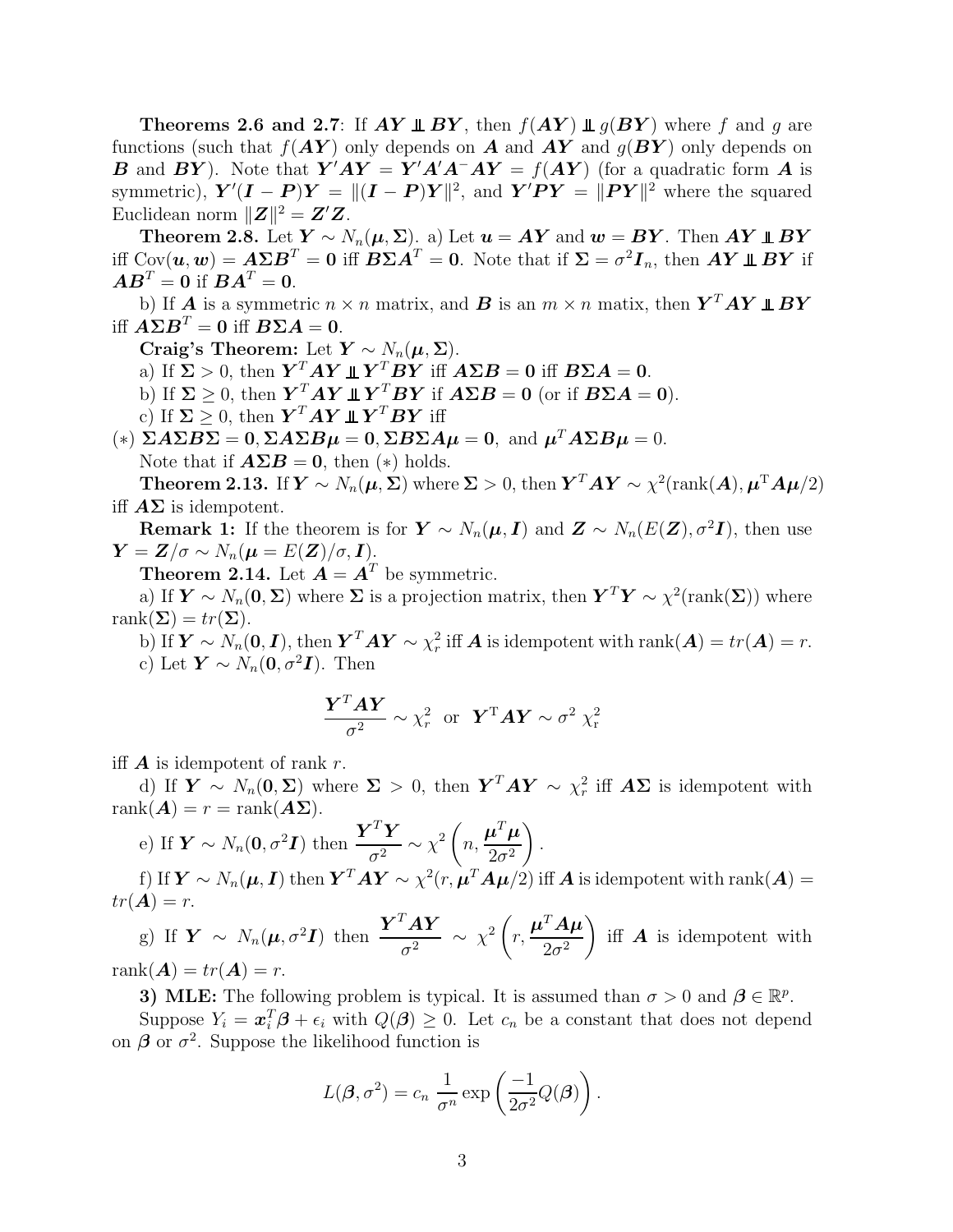a) Suppose that  $\hat{\beta}_Q$  minimizes  $Q(\boldsymbol{\beta})$ . Show that  $\hat{\beta}_Q$  is the MLE of  $\boldsymbol{\beta}$ .

b) Then find the MLE  $\hat{\sigma}^2$  of  $\sigma^2$ .

Solution: a) For fixed  $\sigma > 0$ ,  $L(\beta, \sigma^2)$  is maximized by minimizing  $Q(\beta) \geq 0$ . So  $\hat{\beta}_Q$ maximizes  $L(\beta, \sigma^2)$  regardless of the value of  $\sigma^2 > 0$ . So  $\hat{\beta}_Q$  is the MLE.

b) Let  $Q = Q(\hat{\beta}_Q)$ . Then the MLE  $\hat{\sigma}^2$  is found by maximizing the profile likelihood,

$$
L_p(\sigma^2) = L(\hat{\boldsymbol{\beta}}_Q, \sigma^2) = c_n \frac{1}{\sigma^n} \exp\left(\frac{-1}{2\sigma^2} Q\right).
$$
 Let  $\tau = \sigma^2$ . The  $L_p(\tau) = c_n \frac{1}{\tau^{n/2}} \exp\left(\frac{-1}{2\tau} Q\right)$ ,  
and the log profile likelihood log  $L_p(\tau) = d - \frac{n}{p} \log(\tau) - \frac{Q}{2}$ . Thus

and the log profile likelihood  $\log L_p(\tau) = d - \frac{n}{2}$  $\frac{n}{2}\log(\tau)-\frac{Q}{2\tau}$  $2\tau$ . Thus

$$
\frac{d \log L_p(\tau)}{d\tau} = \frac{-n}{2\tau} + \frac{Q}{2\tau^2} \stackrel{set}{=} 0
$$

or  $-n\tau + Q = 0$  or  $\hat{\tau} = \hat{\sigma}^2 = Q/n$ , unique. Then

$$
\frac{d^2 \log L_p(\tau)}{d\tau^2} = \frac{n}{2\tau^2} - \frac{2Q}{2\tau^3} \bigg|_{\hat{\tau}} = \frac{n}{2\tau^2} - \frac{2n\hat{\tau}}{2\hat{\tau}^3} = \frac{-n}{2\hat{\tau}^2} < 0
$$

which proves that  $\hat{\sigma}^2$  is the MLE of  $\sigma^2$ .

Note: A negative second derivative shows that  $\hat{\sigma}^2$  is a local max. The result that  $\hat{\sigma}^2$ was the unique solution to setting the first derivative of the profile likelihood equal to zero makes  $\hat{\sigma}^2$  the global max.

Common errors: Students use  $Q(\boldsymbol{\beta})$  instead of  $Q(\hat{\boldsymbol{\beta}})$  in the profile likelihood. Students forget to write the word "unique."

Variant:  $Q(\boldsymbol{\beta}) = ||\boldsymbol{Y} - \boldsymbol{X}\boldsymbol{\beta}||^2 = (\boldsymbol{Y} - \boldsymbol{X}\boldsymbol{\beta})^T(\boldsymbol{Y} - \boldsymbol{X}\boldsymbol{\beta})$  is the least squares criterion. Recognize that  $Q(\boldsymbol{\beta})$  is minimized by  $\hat{\boldsymbol{\beta}} = \hat{\boldsymbol{\beta}}_{OLS}$ , and proceed as in the above problem.

Note: If the  $e_i$  are iid  $N(0, \sigma^2)$  and least squares is used, then the MLE of  $\beta$  is the least squares estimator  $\hat{\boldsymbol{\beta}} = (\boldsymbol{X}^T \boldsymbol{X})^{-1} \boldsymbol{X}^T \boldsymbol{Y}$  and the MLE of  $\sigma^2$  is

$$
\hat{\sigma}_M^2 = \frac{n - p}{n} MSE = \frac{1}{n} \sum_{i=1}^n r_i^2.
$$

### 4) LS Estimators for  $p < 2$ :

Given a least squares model with  $p \leq 2$ , derive or find the least squares estimator  $\hat{\beta}$ . **Tip:** If the LS model is  $Y_i = x_i^T \boldsymbol{\beta} + e_i$  for  $i = 1, ..., n$ , then the LS criterion is  $Q(\boldsymbol{\beta}) = \sum_{i=1}^{n} (Y_i - \boldsymbol{x}_i^T \boldsymbol{\beta})^2 = \sum_{i=1}^{n} r_i^2(\boldsymbol{\beta}).$ 

To derive the LS estimator, let  $Q(\beta_1, \beta_2) = \sum_{i=1}^n (Y_i - \beta_1 - \beta_2 x_i)^2$  be the residual sum of squares where  $\beta_i$  vary on R. Take the partial derivatives, set them to 0, and solve for the least squares estimators. If  $p = 2$ , we will assume 2nd derivatives do not need to be taken. If  $p = 1$ , show the solution is unique and show that the second derivative evaluated at  $\hat{\beta}$  is positive. The  $\beta_i$  could be replaced by other symbols such as  $\eta_i$ .

**Location model:**  $Y_i = \beta + e_i$  or  $Y = 1\beta + e$ . The parameter  $\beta$  could be replaced with  $\mu$  or  $\theta$ . The LS criterion  $Q(\beta) = \sum_{i=1}^{n} (Y_i - \beta)^2$ , and  $\hat{\beta} = \overline{Y}$ , the sample mean.

Proof: 
$$
\frac{dQ(\beta)}{d\beta} = -2 \sum_{i=1}^{n} (Y_i - \beta).
$$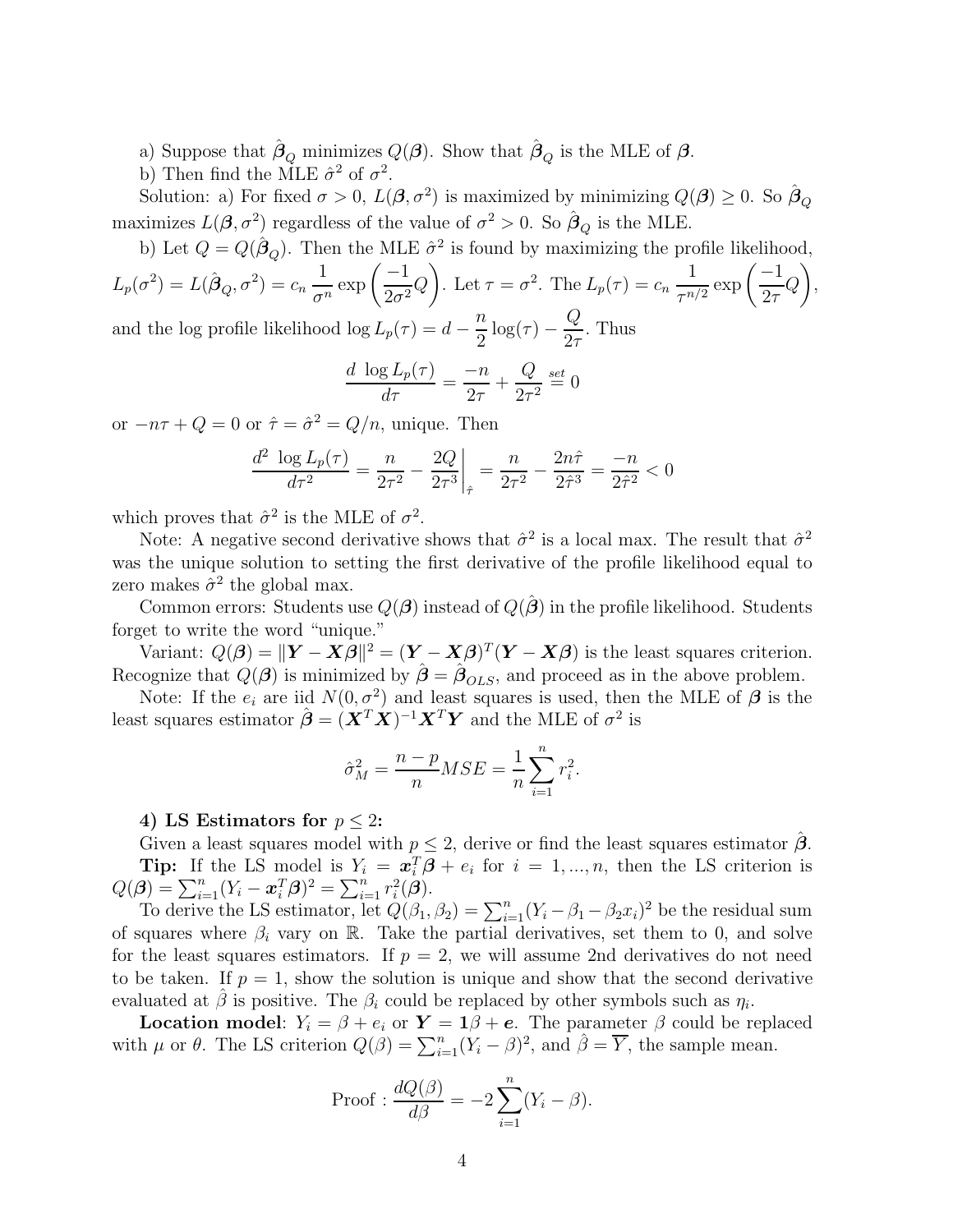Setting the derivative equal to 0 and calling the unique solution  $\hat{\beta}$  gives  $\sum_{i=1}^{n} Y_i = n\hat{\beta}$  or  $\hat{\beta} = \overline{Y}$ . The second derivative

$$
\frac{d^2Q(\beta)}{d\beta^2} = 2n > 0,
$$

hence  $\hat{\beta}$  is the global minimizer.

Simple linear regression (SLR):  $Y_i = \beta_1 + x_i \beta_2 + e_i$  or  $Y = X\beta + e$  where  $\mathbf{X} = \begin{bmatrix} 1 & \mathbf{x} \end{bmatrix}$  and  $\boldsymbol{\beta} = (\beta_1 \ \beta_2)^T$ . The LS criterion  $Q(\beta_1, \beta_2) = \sum_{i=1}^n (Y_i - \beta_1 - x_i \beta_2)^2$ .

The least squares (OLS) line is  $\hat{Y} = \hat{\beta}_1 + \hat{\beta}_2 X$  where the slope

$$
\hat{\beta}_2 \equiv \hat{\beta} = \frac{\sum_{i=1}^n (X_i - \overline{X})(Y_i - \overline{Y})}{\sum_{i=1}^n (X_i - \overline{X})^2} = \frac{\sum_{i=1}^n (X_i - \overline{X})Y_i}{\sum_{j=1}^n (X_j - \overline{X})^2} = \sum_{i=1}^n k_i Y_i
$$

with

$$
k_i = \frac{X_i - \overline{X}}{\sum_{j=1}^n (X_j - \overline{X})^2} = \frac{X_i - \overline{X}}{(n-1)S_X^2},
$$

and the intercept  $\hat{\beta}_1 \equiv \hat{\alpha} = \overline{Y} - \hat{\beta}_2 \overline{X}$ .

By the chain rule,

$$
\frac{\partial Q}{\partial \beta_1} = -2 \sum_{i=1}^n (Y_i - \beta_1 - \beta_2 X_i)
$$

and

$$
\frac{\partial^2 Q}{\partial \beta_1^2} = 2n.
$$

Similarly,

$$
\frac{\partial Q}{\partial \beta_2} = -2 \sum_{i=1}^n X_i (Y_i - \beta_1 - \beta_2 X_i)
$$

and

$$
\frac{\partial^2 Q}{\partial \beta_2^2} = 2 \sum_{i=1}^n X_i^2.
$$

Setting the first partial derivatives to zero and calling the solutions  $\hat{\beta}_1$  and  $\hat{\beta}_2$  shows that the OLS estimators  $\hat{\beta}_1$  and  $\hat{\beta}_2$  satisfy the **normal equations**:

$$
\sum_{i=1}^{n} Y_i = n\hat{\beta}_1 + \hat{\beta}_2 \sum_{i=1}^{n} X_i \text{ and}
$$

$$
\sum_{i=1}^{n} X_i Y_i = \hat{\beta}_1 \sum_{i=1}^{n} X_i + \hat{\beta}_2 \sum_{i=1}^{n} X_i^2.
$$

The first equation gives  $\hat{\beta}_1 = \overline{Y} - \hat{\beta}_2 \overline{X}$ .

There are several equivalent formulas for the slope  $\hat{\beta}_2$ .

$$
\hat{\beta}_2 \equiv \hat{\beta} = \frac{\sum_{i=1}^n (X_i - \overline{X})(Y_i - \overline{Y})}{\sum_{i=1}^n (X_i - \overline{X})^2} = \frac{\sum_{i=1}^n X_i Y_i - \frac{1}{n} (\sum_{i=1}^n X_i)(\sum_{i=1}^n Y_i)}{\sum_{i=1}^n X_i^2 - \frac{1}{n} (\sum_{i=1}^n X_i)^2}
$$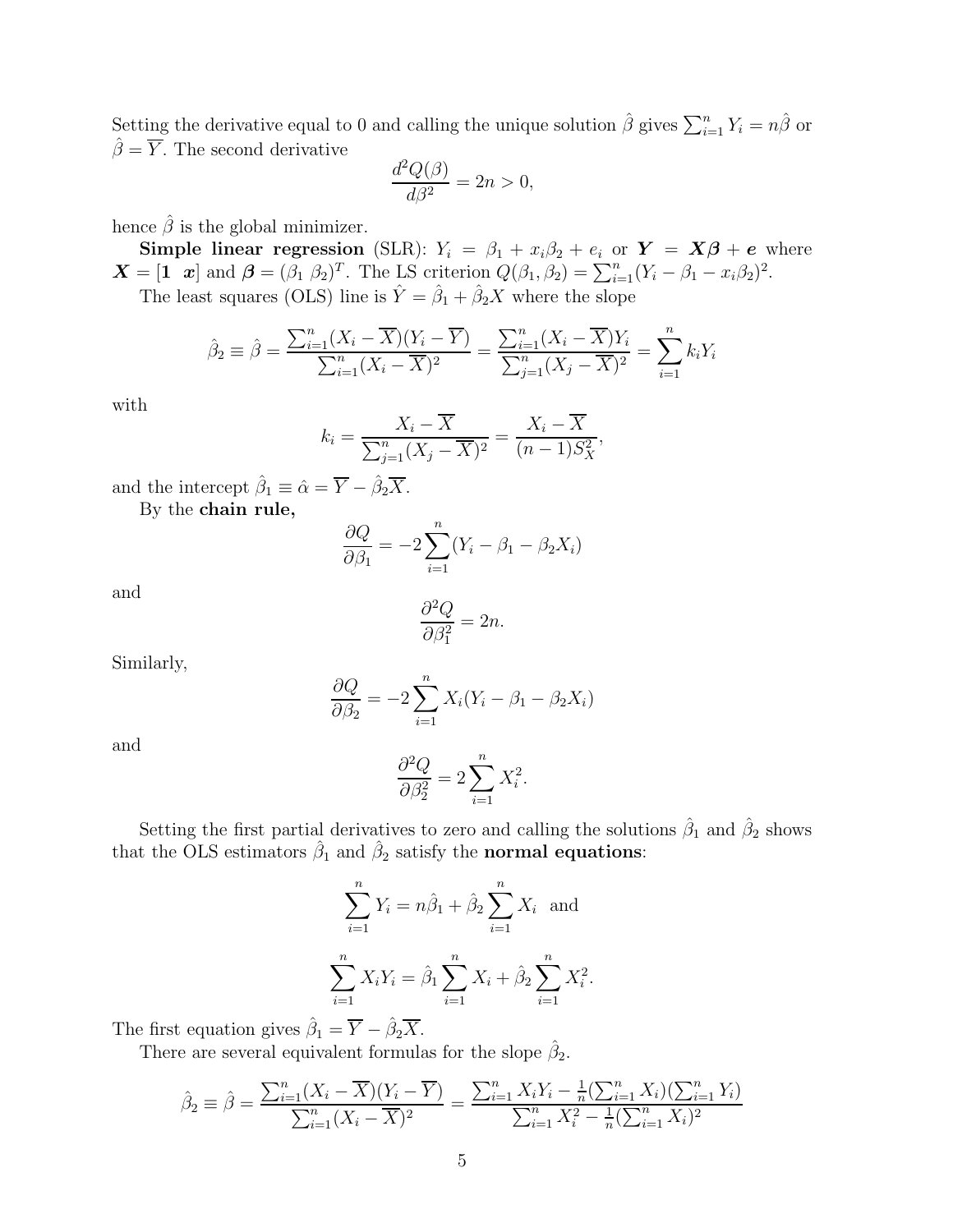$$
= \frac{\sum_{i=1}^{n} (X_i - \overline{X})Y_i}{\sum_{i=1}^{n} (X_i - \overline{X})^2} = \frac{\sum_{i=1}^{n} X_i Y_i - n\overline{X} \ \overline{Y}}{\sum_{i=1}^{n} X_i^2 - n(\overline{X})^2} = \hat{\rho} s_Y / s_X.
$$

Here the sample correlation  $\hat{\rho} \equiv \hat{\rho}(X, Y) = \text{corr}(X, Y) =$ 

$$
\frac{\sum_{i=1}^{n}(X_i - \overline{X})(Y_i - \overline{Y})}{(n-1)s_X s_Y} = \frac{\sum_{i=1}^{n}(X_i - \overline{X})(Y_i - \overline{Y})}{\sqrt{\sum_{i=1}^{n}(X_i - \overline{X})^2 \sum_{i=1}^{n}(Y_i - \overline{Y})^2}}
$$

where the sample standard deviation

$$
s_W = \sqrt{\frac{1}{n-1} \sum_{i=1}^{n} (W_i - \overline{W})^2}
$$

for  $W = X, Y$ . Notice that the term  $n-1$  that occurs in the denominator of  $\hat{\rho}, s_Y^2$ , and  $s_X^2$  can be replaced by n as long as n is used in all 3 quantities.

**SLR** through the origin:  $Y_i = x_i\beta + e_i$  or  $Y = x\beta + e$ . The LS criterion  $Q(\beta) = \sum_{i=1}^{n} (Y_i - x_i \beta)^2$ , and  $\hat{\beta} = \sum_{i=1}^{n} x_i Y_i / \sum_{i=1}^{n} x_i^2$ .

**Known intercept**:  $Y_i = a + x_i \beta + e_i$  where the intercept a is known.  $Q(\beta) = \sum_{i=1}^{n} (Y_i - a - x_i \beta)^2.$ 

**Known slope:**  $Y_i = \beta + x_i b + e_i$  where the slope b is known.  $Q(\beta) = \sum_{i=1}^{n} (Y_i - \beta - x_i b)^2$ . Here,  $\beta$  may be replaced by  $\alpha$ . 5) WLS:

For the WLS model  $Y | x = x^T \beta + e$  where the  $e_i$  are independent wtih  $E(e_i) = 0$  and  $V(e_i) = \sigma_i^2$ . Hence  $\mathbf{Y} = \mathbf{Y} | \mathbf{X} = \mathbf{X} \boldsymbol{\beta} + \mathbf{e}$  where  $E(\mathbf{e}) = \mathbf{0}$  and  $Cov(\mathbf{e}) = diag(\sigma_i^2)$ .

An alternative model is  $Y | x^T \beta = x^T \beta + u$  where the  $u_i$  are independent with  $E(u_i) =$ 0 and  $V(u_i) = \tau_i^2$ . Hence  $\mathbf{Y} = \mathbf{Y} | \mathbf{X}\boldsymbol{\beta} = \mathbf{X}\boldsymbol{\beta} + \boldsymbol{u}$  where  $E(\boldsymbol{u}) = \mathbf{0}$  and  $Cov(\boldsymbol{u}) =$  $diag(\tau_i^2)$ .

6) Non-full rank linear models:

The **nonfull rank linear model** is  $Y = X\beta + e$  where X has rank  $r < p \le n$ , and  $\boldsymbol{X}$  is an  $n \times p$  matrix.

**Theorem 3.1.** i)  $P = X(X^T X)^{-} X^T$  is the unique projection matrix on  $C(X)$  and does not depend on the generalized inverse  $(\boldsymbol{X}^T \boldsymbol{X})^{-1}$ .

ii)  $\hat{\boldsymbol{\beta}} = (\boldsymbol{X}^T \boldsymbol{X})^- \boldsymbol{X}^T \boldsymbol{Y}$  does depend on  $(\boldsymbol{X}^T \boldsymbol{X})^-$  and is not unique.

iii)  $\hat{\boldsymbol{Y}} = \boldsymbol{X}\hat{\boldsymbol{\beta}} = \boldsymbol{P}\boldsymbol{Y}, \ \boldsymbol{r} = \boldsymbol{Y} - \hat{\boldsymbol{Y}} = \hat{\boldsymbol{Y}} - \boldsymbol{X}\hat{\boldsymbol{\beta}} = (\boldsymbol{I} - \boldsymbol{P})\boldsymbol{Y} \ \text{and} \ RSS = \boldsymbol{r}^T\boldsymbol{r} \ \text{are}$ unique and so do not depend on  $(\boldsymbol{X}^T\boldsymbol{X})^-$ .

iv)  $\hat{\boldsymbol{\beta}}$  is a solution to the normal equations:  $\mathbf{X}^T \mathbf{X} \hat{\boldsymbol{\beta}} = \mathbf{X}^T \mathbf{Y}$ .

v) Rank $(P) = r$  and rank $(I - P) = n - r$ .

vi) If  $\text{Cov}(\boldsymbol{Y}) = \text{Cov}(\boldsymbol{e}) = \sigma^2 \boldsymbol{I}, \text{ then } MSE = \frac{RSSS}{T}$  $n - r$ =  $\bm{r}^T\bm{r}$  $n - r$ is an unbiased estimator of  $\sigma^2$ .

vii) Let the columns of  $X_1$  form a basis for  $C(X)$ . For example, take r linearly independent columns of  $\boldsymbol{X}$  to form  $\boldsymbol{X}_1$ . Then  $\boldsymbol{P} = \boldsymbol{X}_1(\boldsymbol{X}_1^T\boldsymbol{X}_1)^{-1}\boldsymbol{X}_1^T$ .

7) Estimability and the Gauss Markov Theorem: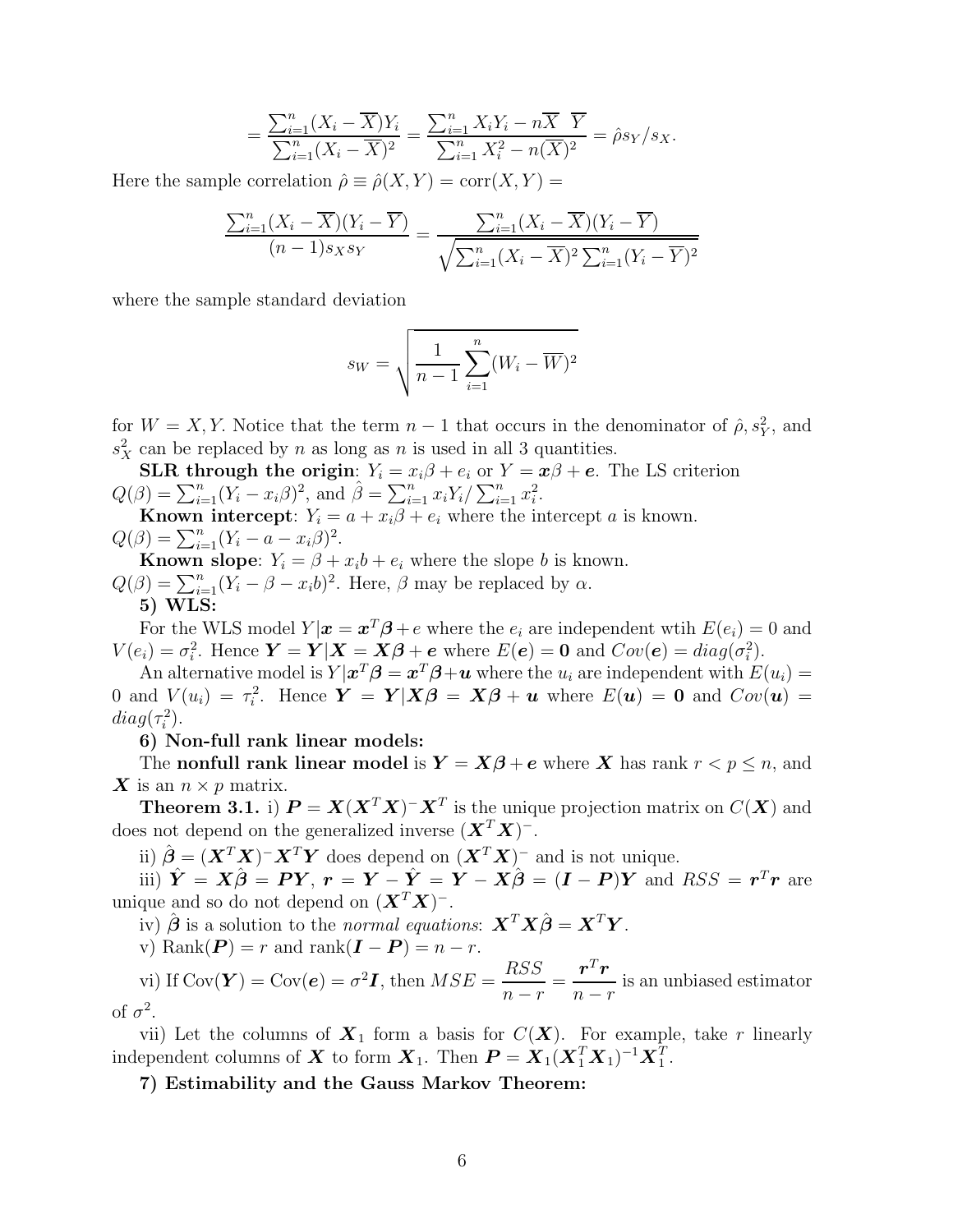Let **a** and **b** be constant vectors. Then  $a^T \beta$  is estimable if there exists a linear unbiased estimator  $\boldsymbol{b}^T \boldsymbol{Y}$  so  $E(\boldsymbol{b}^T \boldsymbol{Y}) = \boldsymbol{a}^T \boldsymbol{\beta}$ . Also,  $\boldsymbol{a}^T \boldsymbol{\beta}$  is estimable iff  $\boldsymbol{a}^T = \boldsymbol{b}^T \boldsymbol{X}$  iff  $a = X^T b$  iff  $a \in C(X^T)$ .

The linear estimator  $a^T Y$  of  $c^T \theta$  is the best linear unbiased estimator (BLUE) of  $\mathbf{c}^T\theta$  if  $E(\mathbf{a}^T\boldsymbol{Y}) = \mathbf{c}^T\theta$ , and if for any other unbiased linear estimator  $\mathbf{b}^T\boldsymbol{Y}$  of  $\mathbf{c}^T\theta$ ,  $V(\boldsymbol{a}^T\boldsymbol{Y}) \leq V(\boldsymbol{b}^T\boldsymbol{Y}).$  Note that  $E(\boldsymbol{b}^T\boldsymbol{Y}) = \boldsymbol{c}^T\boldsymbol{\theta}.$ 

The next theorem shows that the least squares estimator of an estimable function  $a^T\beta$  is  $a^T\hat{\beta} = b^T X \hat{\beta} = b^T P Y$ . Note that  $b^T Y$  is also an unbiased estimator of  $a^T\beta$ since  $E(\boldsymbol{b}^T \boldsymbol{Y}) = \boldsymbol{b}^T \boldsymbol{X} \boldsymbol{\beta} = \boldsymbol{a}^T \boldsymbol{\beta}.$ 

Theorem 3.2 (see Seber and Lee Th 3.2) Let  $Y = X\beta + e$  where where X has rank  $r \leq p \leq n$ ,  $E(e) = 0$ , and  $Cov(e) = \sigma^2 I$ .

a) The quantity  $a^T \beta$  is estimable iff  $a^T = b^T X$  iff  $a = X^T b$  (for some constant vector **b**) iff  $a \in C(X^T)$ .

b) Let  $\hat{\theta} = X\hat{\beta}$  and  $\theta = X\beta$ . Suppose there exists a constant vector c such that  $E(c^{T}\hat{\theta}) = c^{T}\theta$ . Then among the class of linear unbiased estimators of  $c^{T}\theta$ , the least squares estimator  $c^T \hat{\boldsymbol{\theta}}$  is the unique BLUE.

c) Gauss Markov Theorem: If  $a^T\beta$  is estimable and a least squares estimator  $\hat{\beta}$ is any solution to the normal equations  $\mathbf{X}^T \mathbf{X} \hat{\boldsymbol{\beta}} = \mathbf{X}^T \mathbf{Y}$ , then  $\boldsymbol{a}^T \hat{\boldsymbol{\beta}}$  is the unique BLUE of  $\boldsymbol{a}^T\boldsymbol{\beta}$ .

**Proof:** a) If  $a^T \beta$  is estimable, then  $a^T \beta = E(b^T Y) = b^T X \beta$  for all  $\beta \in \mathbb{R}^p$ . Thus  $a^T = b^T X$  or  $a = X^T b$ . Hence  $a^T \beta$  is estimable iff  $a^T = b^T X$  iff  $a = X^T b$  iff  $a\in C(\boldsymbol{X}^T).$ 

b) Since  $\hat{\boldsymbol{\theta}} = \boldsymbol{X}\hat{\boldsymbol{\beta}} = \boldsymbol{P}\boldsymbol{Y},$  it follows that  $E(\boldsymbol{c}^T\hat{\boldsymbol{\theta}}) = E(\boldsymbol{c}^T\boldsymbol{P}\boldsymbol{Y}) = \boldsymbol{c}^T\boldsymbol{P}\boldsymbol{X}\boldsymbol{\beta} = \boldsymbol{c}^T\boldsymbol{X}\boldsymbol{\beta} =$  $c^T\theta$ . Thus  $c^T\hat{\theta} = c^T P Y = (P c)^T Y$  is a linear unbiased estimator of  $c^T\theta$ . Let  $d^T Y$  be any other linear unbiased estimator of  $c^T \theta$ . Hence  $E(d^T Y) = d^T \theta = c^T \theta$  for all  $\theta \in$  $C(\mathbf{X})$ . So  $(c - d)^T \theta = 0$  for all  $\theta \in C(\mathbf{X})$ . Hence  $(c - d) \in [C(\mathbf{X})]^{\perp}$  and  $P(c - d) = 0$ , or  $\boldsymbol{P} \boldsymbol{c} = \boldsymbol{P} \boldsymbol{d}$ . Thus  $V(\boldsymbol{c}^T \boldsymbol{\hat{\theta}}) = V(\boldsymbol{c}^T \boldsymbol{P} \boldsymbol{Y}) = V(\boldsymbol{d}^T \boldsymbol{P} \boldsymbol{Y}) = \sigma^2 \boldsymbol{d}^T \boldsymbol{P}^T \boldsymbol{P} \boldsymbol{d} = \sigma^2 \boldsymbol{d}^T \boldsymbol{P} \boldsymbol{d}$ . Then  $V(d^T Y) - V(c^T \hat{\theta}) = V(d^T Y) - V(d^T P Y) = \sigma^2 [d^T d - d^T P d] = \sigma^2 d^T (I_n \mathbf{P}[\mathbf{P}]d = \sigma^2 \mathbf{d}^T (\mathbf{I}_n - \mathbf{P})^T (\mathbf{I}_n - \mathbf{P}) \mathbf{d} = \mathbf{g}^T \mathbf{g} \ge 0$  with equality iff  $\mathbf{g} = (\mathbf{I}_n - \mathbf{P})\mathbf{d} = \mathbf{0}$ , or  $d = P d = P c$ . Thus  $c^T \hat{\theta}$  has minimum variance and is unique.

c) Since  $a^T \beta$  is estimable,  $a^T \hat{\beta} = b^T X \hat{\beta}$ . Then  $a^T \hat{\beta} = b^T \hat{\theta}$  is the unique BLUE of  $a^T \beta = b^T \theta$  by b).

Gauss Markov Theorem-Full Rank Case: Let  $Y = X\beta + e$  where X is full rank,  $E(e) = 0$ , and  $Cov(e) = \sigma^2 I$ . Then  $a^T \hat{\beta}$  is the unique BLUE of  $a^T \beta$  for every constant  $p \times 1$  vector  $a$ .

Notation:  $\beta$  is "estimable" by  $\beta$  for the full rank model, but not for the non-full rank model.

#### 8) Hypothesis Testing:

**Theorem 2.16.** Let  $\boldsymbol{\theta} = \boldsymbol{X} \boldsymbol{\eta} \in C(\boldsymbol{X})$  where  $Y_i = \boldsymbol{x}_i^T \boldsymbol{\eta} + r_i(\boldsymbol{\eta})$  and the residual  $r_i(\boldsymbol{\eta})$ depends on  $\eta$ . The least squares estimator  $\hat{\beta}$  is the value of  $\eta \in \mathbb{R}^p$  that minimizes the least squares criterion

# $\sum_{i=1}^n r_i^2(\eta) = \|\mathbf{Y} - \mathbf{X}\eta\|^2.$

LS CLT (Least Squares Central Limit Theorem): Consider the MLR model  $Y_i = \boldsymbol{x}_i^T \boldsymbol{\beta} + e_i$  and assume that the zero mean errors are iid with  $E(e_i) = 0$  and  $\text{VAR}(e_i) = 0$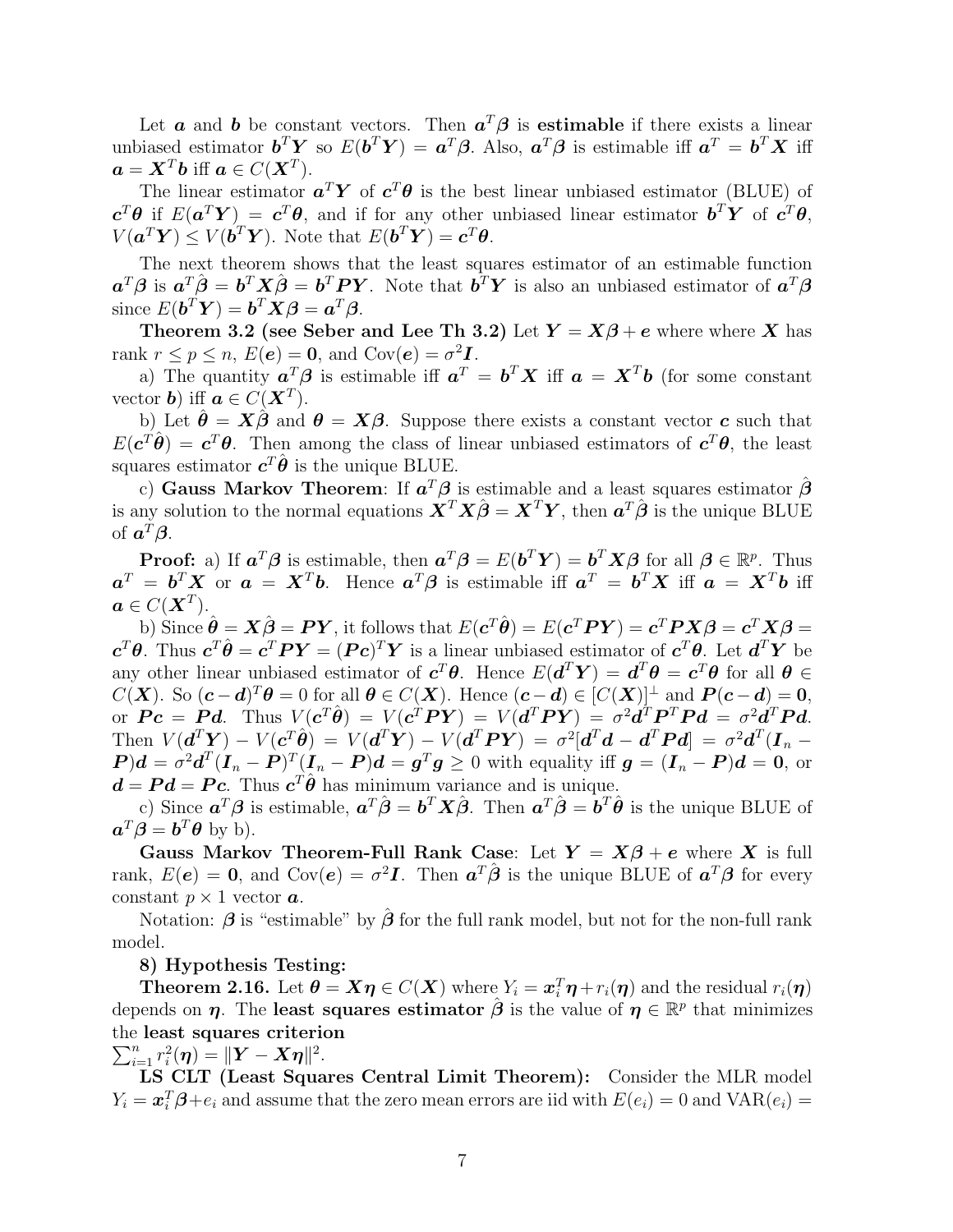$\sigma^2$ . Also assume that  $\max_i(h_1, ..., h_n) \to 0$  in probability as  $n \to \infty$  and

$$
\frac{\bm{X}^T\bm{X}}{n}\rightarrow \bm{W}^{-1}
$$

as  $n \to \infty$ . Then the least squares (OLS) estimator  $\hat{\beta}$  satisfies

$$
\sqrt{n}(\hat{\boldsymbol{\beta}} - \boldsymbol{\beta}) \stackrel{D}{\to} N_p(\mathbf{0}, \sigma^2 \ \boldsymbol{W}). \tag{1}
$$

**Partial F Test Theorem:** Suppose  $H_0$ :  $L\beta = 0$  is true for the partial F test where L is a full rank  $r \times p$  matrix. Under the OLS full rank model, a)

$$
F_R = \frac{1}{rMSE} (\mathbf{L}\hat{\boldsymbol{\beta}})^T [\mathbf{L}(\mathbf{X}^T \mathbf{X})^{-1} \mathbf{L}^T]^{-1} (\mathbf{L}\hat{\boldsymbol{\beta}}).
$$

b) If  $e \sim N_n(0, \sigma^2 I)$ , then  $F_R \sim F_{r,n-p}$ .

c) For a large class of zero mean error distributions  $rF_R \stackrel{D}{\rightarrow} \chi_r^2$ .

d) The partial F test that rejects  $H_0$ :  $\mathbf{L}\boldsymbol{\beta} = \mathbf{0}$  if  $F_R > F_{r,n-p}(1-\delta)$  is a large sample right tail  $\delta$  test for the OLS model for a large class of zero mean error distributions.

Assume  $H_0$  is true. By the OLS CLT,  $\sqrt{n}(\hat{\mathbf{L}}\hat{\boldsymbol{\beta}} - \mathbf{L}\boldsymbol{\beta}) = \sqrt{n}\hat{\mathbf{L}}\hat{\boldsymbol{\beta}} \stackrel{D}{\rightarrow} N_r(\mathbf{0}, \sigma^2 \mathbf{L}\mathbf{W}\mathbf{L}^T)$ . Thus  $\sqrt{n}(\hat{\bm{L}}\hat{\bm{\beta}})^T(\sigma^2\bm{L}\bm{W}\bm{L}^T)^{-1}\sqrt{n}\hat{\bm{L}}\hat{\bm{\beta}} \stackrel{D}{\rightarrow} \chi^2_r$ . Let  $\hat{\sigma}^2 = MSE$  and  $\hat{\bm{W}} = n(\bm{X}^T\bm{X})^{-1}$ . Then

$$
n(\mathbf{L}\hat{\boldsymbol{\beta}})^{T}[MSE \mathbf{L}n(\mathbf{X}^{T}\mathbf{X})^{-1}\mathbf{L}^{T}]^{-1}\mathbf{L}\hat{\boldsymbol{\beta}} = rF_{R} \xrightarrow{D} \chi_{r}^{2}.
$$

**Partial F test:** Let the full model  $Y = X\beta + e$  with a constant  $\beta_1$  in the model: 1 is the 1st column of **X**. Let the reduced model  $Y = X_R\beta_R + e$  also have a constant in the model where the columns of  $\boldsymbol{X}_R$  are a subset of k of the columns of  $\boldsymbol{X}$ . Let  $\boldsymbol{P}_R$  be the projection matrix on  $C(\boldsymbol{X}_R)$  so  $\boldsymbol{PP}_R = \boldsymbol{P}_R$ . Then  $F_R = \frac{SSE(R) - SSE(F)}{RSE(F)}$  $rMSE(F)$ where  $r = df_R - df_F = p - k$  = number of predictors in the full model but not in the reduced model.  $MSE = MSE(F) = SSE(F)/(n - p)$  where  $SSE = SSE(F) = \mathbf{Y}(\mathbf{I} - \mathbf{P})\mathbf{Y}$ .  $SSE(R) - SSE(F) = \boldsymbol{Y}^T(\boldsymbol{P} - \boldsymbol{P}_R)\boldsymbol{Y}$  where  $SSE(R) = \boldsymbol{Y}^T(\boldsymbol{I} - \boldsymbol{P}_R)\boldsymbol{Y}$ .

Now assume  $\mathbf{Y} \sim N_n(\mathbf{X}\boldsymbol{\beta}, \sigma^2\mathbf{I})$ , and when  $H_0$  is true,  $\mathbf{Y} \sim N_n(\mathbf{X}_R\boldsymbol{\beta}_R, \sigma^2\mathbf{I})$ . Since  $(\mathbf{I} - \mathbf{P})(\mathbf{P} - \mathbf{P}_R) = 0$ ,  $[SSE(R) - SSE(F)] \perp MSE(F)$  by Craig's Theorem. When  $H_0$  is true,  $\mu = X_R \beta_R$  and  $\mu^T A \mu = 0$  where  $A = (I - P)$  or  $A = (P - P_R)$ . Hence the noncentrality parameter is 0, and by Theorem 2.14 g),  $SSE \sim \sigma^2 \chi^2_{n-p}$  and  $SSE(R) - SSE(F) \sim \sigma^2 \chi_{p-k}^2$  since  $rank(\mathbf{P} - \mathbf{P}_R) = tr(\mathbf{P} - \mathbf{P}_R) = p - k$ . Hence under  $H_0$ ,  $F_R \sim F_{p-k,n-p}$ .

An ANOVA table for the partial F test is shown below, where  $k = p_R$  is the number of predictors used by the reduced model, and  $r = p - p_R = p - k$  is the number of predictors in the full model that are not in the reduced model.

| Source | -SS                                                                                                                                                  | MS  |                                                                                                                                                         |
|--------|------------------------------------------------------------------------------------------------------------------------------------------------------|-----|---------------------------------------------------------------------------------------------------------------------------------------------------------|
|        | Reduced $n - p_R$ $SSE(R) = \boldsymbol{Y}^T(\boldsymbol{I} - \boldsymbol{P}_R)\boldsymbol{Y}$ $MSE(R)$ $\overline{F_R} = \frac{SSE(R) - SSE}{rMSE}$ |     |                                                                                                                                                         |
| Full   | $n-p$ $SSE = \boldsymbol{Y}^T(\boldsymbol{I} - \boldsymbol{P})\boldsymbol{Y}$                                                                        | MSE | $\boldsymbol{Y}^T(\boldsymbol{P}-\boldsymbol{P}_R)\boldsymbol{Y}/r$<br>$\overline{\boldsymbol{Y}^T}(\boldsymbol{I}-\boldsymbol{P})\boldsymbol{Y}/(n-p)$ |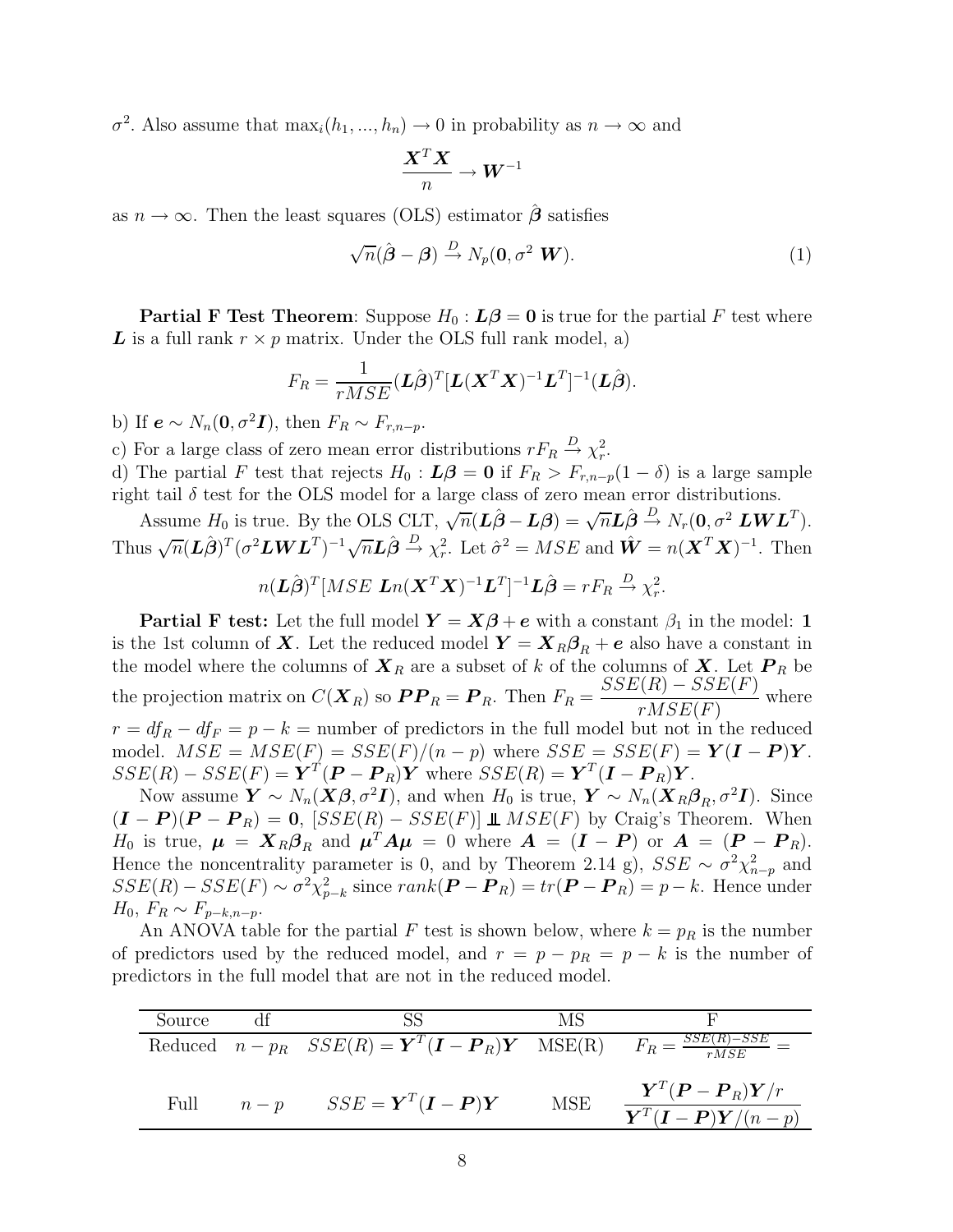The ANOVA F test is the special case where  $k = 1$ ,  $\mathbf{X}_R = \mathbf{1}$ ,  $\mathbf{P}_R = \mathbf{P}_1$ , and  $SSE(R) - SSE(F) = SSTO - SSE = SSR.$ 

**ANOVA table:**  $Y = X\beta + e$  with a constant  $\beta_1$  in the model: 1 is the 1st column of  $X$ .  $MS = SS/df$ .

$$
SSTO = \boldsymbol{Y}^T(\boldsymbol{I} - \frac{1}{n}\boldsymbol{1}\boldsymbol{1}^T)\boldsymbol{Y} = \sum_{i=1}^n (Y_i - \overline{Y})^2, \, SSE = \sum_{i=1}^n r_i^2, \, SSR = \sum_{i=1}^n (\hat{Y}_i - \overline{Y})^2,
$$

 $SSTO = SSR + SSE$ . SSTO is the SSE (residual sum of squares) for the location model  $Y = 1\beta_1 + e$  that contains a constant but no nontrivial predictors. The location model has projection matrix  $P_1 = 1(1^T1)^{-1}1^T = \frac{1}{n}$  $\overline{n}$ 11<sup>T</sup>. Hence  $PP_1 = P_1$  and  $P_1 = P_1 1 = 1$ .

| Source |                                                                                                                      |  | p-value     |
|--------|----------------------------------------------------------------------------------------------------------------------|--|-------------|
|        | Regression p-1 $SSR = \boldsymbol{Y}^T(\boldsymbol{P} - \boldsymbol{\dot{-}11}^T)\boldsymbol{Y}$ MSR $F_0 = MSR/MSE$ |  | for $H_0$ : |

Residual n-p 
$$
SSE = \mathbf{Y}^T (\mathbf{I} - \mathbf{P}) \mathbf{Y}
$$
 MSE  $\beta_2 = \cdots = \beta_p = 0$ 

The matrices in the quadratic forms for SSR and SSE are symmetric and idempotent and their product is 0. Hence if  $e \sim N_n(0, \sigma^2 I)$  so  $Y \sim N_n(X\beta, \sigma^2 I)$ , then SSE  $\mathbb{L}$  SSR by Craig's Theorem. If  $H_0$  is true under normality, then  $\mathbf{Y} \sim N_n(1\beta_1, \sigma^2 \mathbf{I})$ , and by Theorem 2.14 g),  $SSE \sim \sigma^2 \chi_{n-p}^2$  and  $SSR \sim \sigma^2 \chi_{p-1}^2$  since  $rank(\mathbf{I} - \mathbf{P}) = tr(\mathbf{I} - \mathbf{P}) =$  $n-p$  and  $rank(\boldsymbol{P}-\frac{1}{n})$  $\frac{1}{n} \boldsymbol{1} \boldsymbol{1}^T) = tr(\boldsymbol{P} \hspace{-0.05cm} - \hspace{-0.05cm} \frac{1}{n}$  $\frac{1}{n}$ **11**<sup>T</sup> $) = p-1$ . Hence under normality,  $F_0 \sim F_{p-1,n-p}$ .

9) Expected Value, Covariance Matrix and Large Sample Theory for least squares quantities:

For the full rank model,  $Y = X\beta + e$  where  $E(Y) = X\beta$ ,  $E(e) = 0$  and  $Cov(e) = 0$  $Cov(\boldsymbol{Y}) = \sigma^2 \boldsymbol{I}, E(\boldsymbol{A}\boldsymbol{Y}) = \boldsymbol{A}\boldsymbol{X}\boldsymbol{\beta}$  and  $Cov(\boldsymbol{A}\boldsymbol{Y}) = \sigma^2 \boldsymbol{A}\boldsymbol{A}^T$ .

 $\hat{\mathbf{A}} = (\mathbf{X}^T \mathbf{X})^{-1} \mathbf{X}^T$  is used for  $\hat{\boldsymbol{\beta}} = \mathbf{A} \mathbf{Y}$ .  $\mathbf{A} = \mathbf{I} - \mathbf{P} = \mathbf{I} - \mathbf{H}$  is used for the residual vector  $\mathbf{Y} - \hat{\mathbf{Y}} = \mathbf{A}\mathbf{Y}$ .  $\mathbf{A} = \mathbf{P} = \mathbf{H}$  is used for the vector of fitted values  $\hat{\mathbf{Y}}$ .

For the full rank Gaussian linear model,  $\mathbf{Y} \sim N_n(\mathbf{X}\boldsymbol{\beta}, \sigma^2 \mathbf{I})$ , and if  $\mathbf{A}$  is  $k \times n$  with rank k, then  $AY \sim N_k(AX\beta, \sigma^2 AA^T)$ .

If  $\sqrt{n}(\hat{\boldsymbol{\beta}} - \boldsymbol{\beta}) \stackrel{D}{\rightarrow} N_p(\mathbf{0}, \sigma^2 \ \mathbf{W})$ , and **A** is  $k \times p$  with rank k, then  $\sqrt{n}(\mathbf{A}\hat{\boldsymbol{\beta}} - \mathbf{A}\boldsymbol{\beta}) \stackrel{D}{\rightarrow}$  $N_k(\bm{0}, \sigma^2 \; \bm{A} \bm{W} \bm{A}^T).$ 

The non-full rank model  $\mathbf{Y} = \mathbf{X}\boldsymbol{\beta} + \boldsymbol{e}$  also has  $E(\mathbf{Y}) = \mathbf{X}\boldsymbol{\beta}, E(\boldsymbol{e}) = \mathbf{0}, \text{Cov}(\boldsymbol{e}) = \mathbf{0}$  $Cov(\boldsymbol{Y}) = \sigma^2 \boldsymbol{I}, E(\boldsymbol{A}\boldsymbol{Y}) = \boldsymbol{A}\boldsymbol{X}\boldsymbol{\beta}$  and  $Cov(\boldsymbol{A}\boldsymbol{Y}) = \sigma^2 \boldsymbol{A}\boldsymbol{A}^T$ .

For the non-full rank model  $\mathbf{A} = (\mathbf{X}^T \mathbf{X})^T \mathbf{X}^T$  is used for  $\hat{\boldsymbol{\beta}} = \mathbf{A} \mathbf{Y}$  and  $\mathbf{P} =$  $\boldsymbol{X} (\boldsymbol{X}^T\boldsymbol{X})^{\top} \boldsymbol{X}^T.$ 

You should be able to handle the linear model written in different ways. The residual bootstrap model  $Y^* = X\hat{\beta} + e^*$  with  $E(e^*) = 0$  and  $Cov(e^*) = Cov(Y^*) = \hat{\sigma}^2 I$ . The parametric bootstrap model  $\bm{Y}^* = \bm{X}\hat{\bm{\beta}} + \bm{e}^*$  with  $\bm{Y}^* \sim N_n(\bm{X}\hat{\bm{\beta}},MSE|\bm{I})$ . In numerical linear algebra, the least squares solution to " $Ax = b$ " is of interest where the problem is actually the multiple linear regression model  $\mathbf{b} = \mathbf{A}\mathbf{x} + \boldsymbol{\epsilon}$  where  $\mathbf{A}$  has full rank p, and we will assume that  $E(\epsilon) = 0$ , and  $Cov(\epsilon) = \sigma^2 I_n$ .

#### References:

Christensen, R. (2020), Plane Answers to Complex Questions: the Theory of Linear Models, 5th ed., Springer, New York, NY.